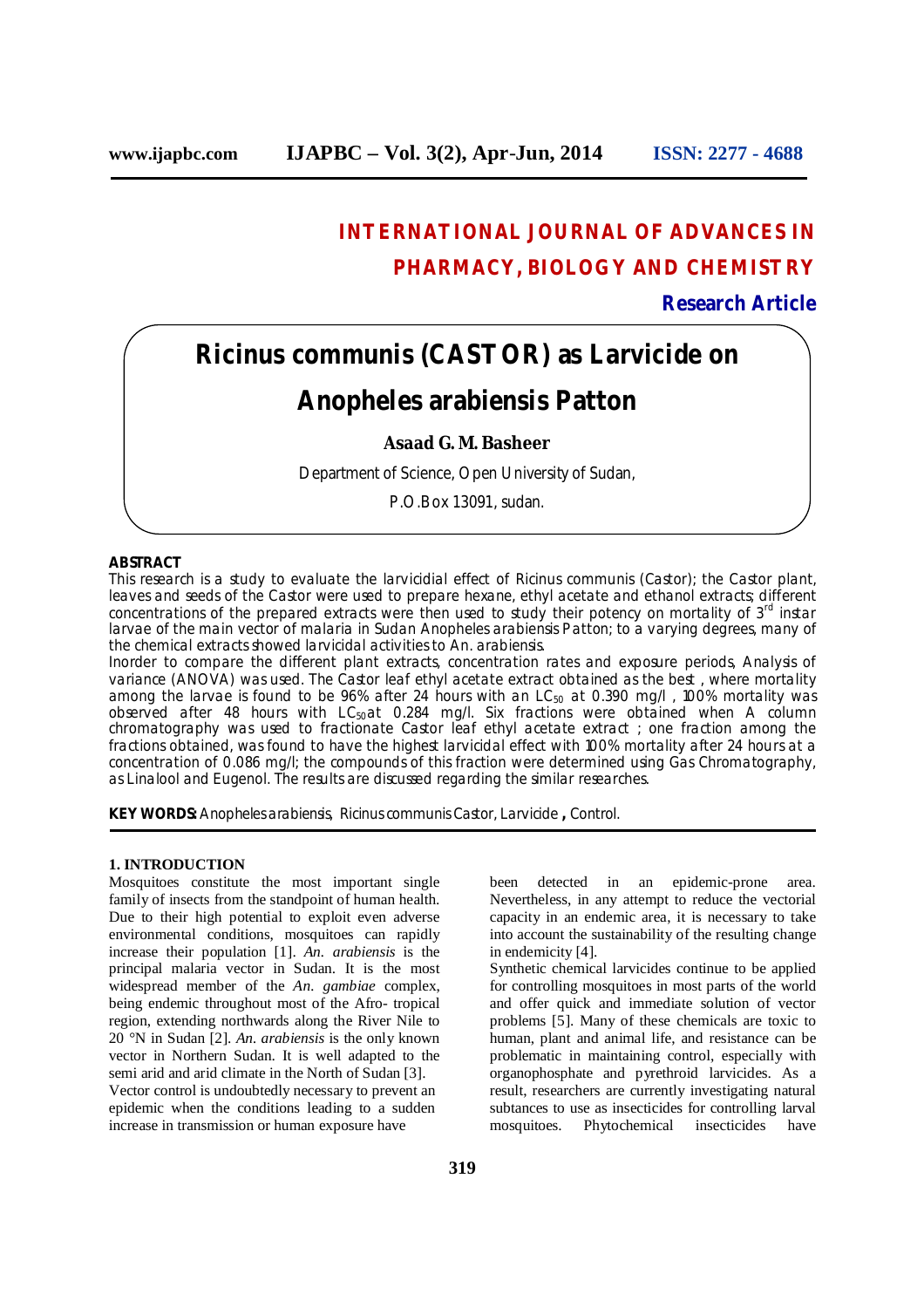received much attention, as they are considered to be more environmentally biodegradable and considered safer than synthetic insecticides [6].

Natural products of plant origin with insecticidal properties have been tried in the recent past for control of a variety of insect pests and vectors. Insecticidal activity of plant essential oils has been well-described by [7].

Phytochemicals derived from plant sources can act as larvicide, insect growth regulators, repellent, and ovipositor attractant and have different activities observed by many researchers [8]; [9]. However, insecticides of plant origin have been extensively used on agricultural pests and recently extended, against insect vectors of public health [10].

### **2. MATERIALS AND METHODS**

## **2.1 Biological materials**

The study area is the state of Khartoum. *An. arabien*sis Larvae were collected from different localities in Khartoum State; these varied from large water bodies left after the rainy season to small pools resulting from broken water pipes cisterns and tanks. Rearing and maintenance of mosquito's larvae was as described by [11]. Mature leaves and seeds of Castor plant were collected from within the study area. The Plant materials have been collected, dried under shade at room temperature; and then ground to a fine powder using an electric grinder. The leaves powder was kept in a plastic bag. The same procedure was followed to obtain and keep the seeds powder.

#### **2.2 Chemical extracts preparation**

A conventional Soxhlet apparatus was used to prepare the different chemical extracts. 500 gms of the prepared powder of each plant part was first enrolled inside a filter paper; considerable volume of Hexane was added to a 2-litres Soxhlet round bottom flask. Approximately 50-60 siphonings were excuted during the 12 hours period. The flask was placed on a rotatory evaporator and the solvent was removed under vacuum at this stage, all non-polar substances like fats, lipids, waxes were considered to be extracted. The residue was then extracted using Ethyl acetate and furthermore was re-extracted in the Soxhlet using Ethanol as a polar solvent for 12 hours so as to extract all polar substances. The crude extract was kept in dark glass bottles covered tightly with aluminum foil, labeled then stored in a refrigerator till needed for experiments.

Concentrations of 0.1, 0.2, 0.4, 0.6, 0.8 and 1.0 mg/l were then obtained by adding distilled water to the initial volumes to be completed to 250 ml then transferred to suitable dishes for experimentation.

Each of the Castor chemical extracts different concentrations were presented to bioassays and larval mortality tests to determine the  $LC_{50}$ . A number of 25 third instar *An. arabiensis* larvae for each concentration were used in all experiments. The sets of 25 larvae were introduced in 500 ml beakers containing the set concentration. The treatments were replicated three times, and each replicate contained a control of the relevant solvent. Dead larvae were counted after 24 hours, 48 hours, and 72 hours.

The extract which gave the highest mortality was fractionated using column chromatography (CC); tested by thin layer chromatography  $(TLC)$  to test the purity of the fractions. The fractions were then subjected to analysis by Ultraviolet spectroscopy (UV) performed on UV Shimadzu UV-210PC, Infrared spectroscopy (IR) taken as KBr pellets and a solution in Chloroform on Jasco A-302 Infrared Spectrophotometer. Also fractions subjected to Gas Chromatography/Mass Spectroscopy (GC/MS) trying to identify active ingredients acting as larvicide in Castor.

The results were subjected to normal descriptive statistical tests, size, variance and mean. The corresponding corrected mortalities were transferred to a Probit. Log-dose and the corresponding Probit were submitted to Probit analysis to calculate the regression equation, the correlation  $\mathbb{R}^2$  and the slope. From the regression equation, the  $LC_{50}$  was calculated. Computerized statistical analyses were done using Excel, Microsoft Office program 2003 and Statistical Package for Social Sciences, SPSS 13.0, 2004.

#### **3. RESULTS**

## **3.1 Larvicidial effect of Castor extracts on 3rd instar of** *An. arabiensis*

Table (1) shows the  $LC_{50}$  of both Castor leaves and seeds extracts using hexane, ethyl acetate and ethanol in part per million<sup>-1</sup>Litre.

Among the leaf extracts, it can be observed that, ethyl acetate extract was gained the lowest  $LC_{50}$  over the 24 hours exposure period; while hexane extract comes second followed by ethanol extract. Among the Castor seeds extracts, the ethanol extract has the lowest  $LC_{50}$  followed by ethyl acetate extract, and the last one was hexane extract.

Figure (1) sums up  $LC_{50}$  of the different extracts on 3 rd instar larvae of *An. arabiensis* after 24 hours, 48 hours and 72 hours of exposure.

## **3.2 Castor leaf ethyl acetate extract Spectroscopy and Chromatographic test**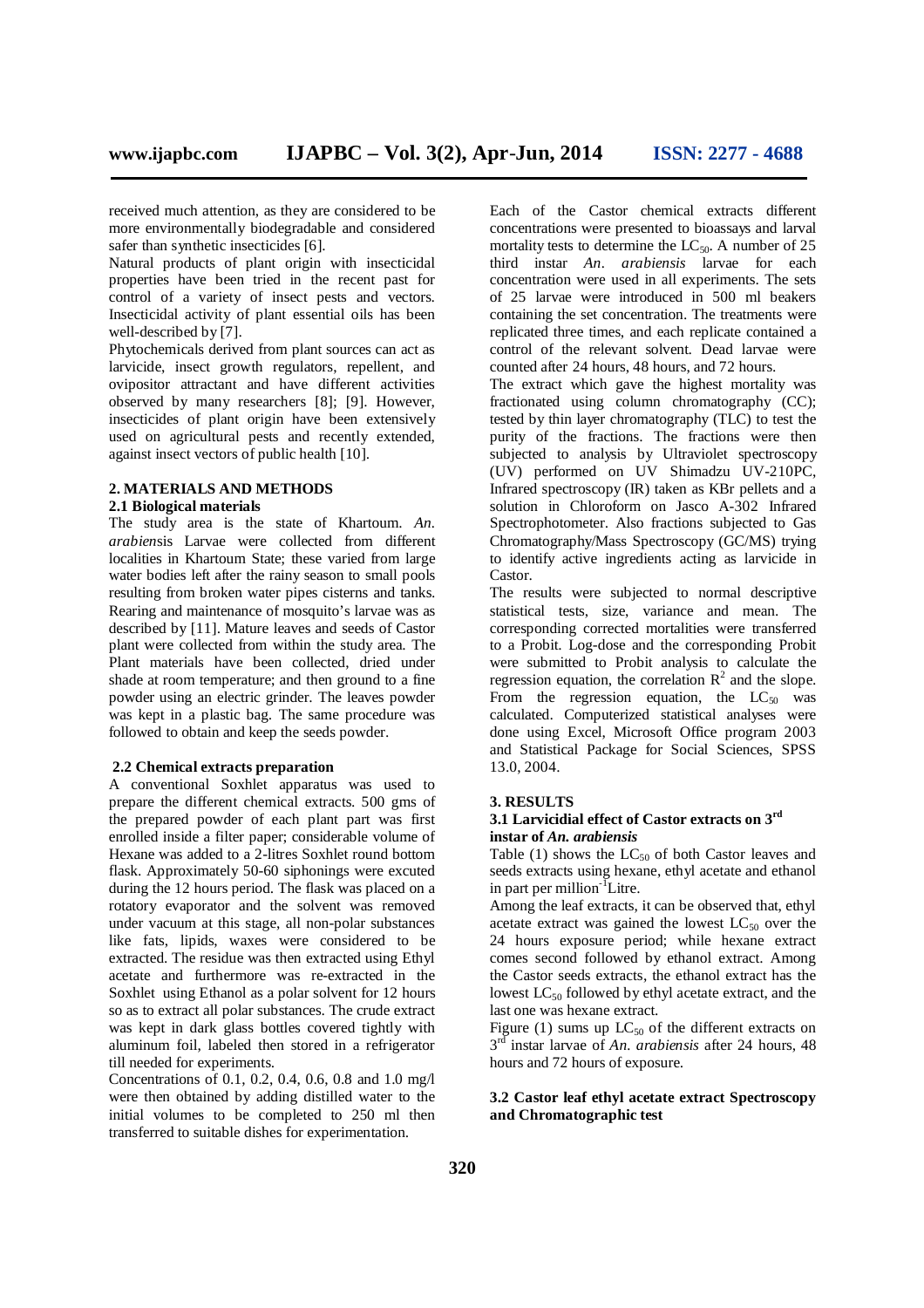Castor leaf ethyl acetate extract was introduced to Ultraviolet and Infrared spectroscopies, the spectrum obtained by those tests were considered in interpretation of the extract chemical consistency. Castor leaf ethyl acetate extract has absorbance of 3.984 ( $\lambda_{\text{max}}$ ) at a wavelength of 208.00 nm,

The extract of Castor leaf ethyl acetate was subjected to a TLC test to know components; this test was carried out using an aluminum pre-coated TLC plate. Three drops of the extract were enabled to separate their chemical compounds (Figure 2 and  $table<sub>2</sub>$ ).

## **3.3 Column chromatography for Castor leaf ethyl acetate extract**

The Castor leaf ethyl acetate extract shows high efficiency and gave rapid mortality in 24 hours exposure against 3rd instar larvae of *An. arabiensis*. In order to gain separated pure compounds of the extract, it was subjected to column chromatography of silica mesh; fractions were monitored by TLC and the similar ones were pooled together (Figures 3a and 3b).

### **3.4 Different fractions of Castor leaf ethyl acetate extract against** *An. arabiensis* **larvae**

The Castor leaf ethyl acetate extract fractions obtained were tested separately against  $3<sup>rd</sup>$  instar larvae of *An. arabiensis* **,** and the results are shown in table 3.

Table (3) and figure (4) show the larvicidal activity of the previously mentioned fractions as  $F_1 - F_7$ ; the mortality results have been taken after 24 hours; the concentration of the tested fractions were selected according to the literature and similar works. It can be observed that, the range between the higher and upper limits of confidence was narrow; this may indicate a homogeneous individual response to the dose of larvicide. Mortality is found to be high and significantly different among the larvae, increased by increasing concentration and the results were significantly different from the control.

#### **3.5 Determination of active ingredients**

Among the fractions tested, fraction  $3(F_3)$  of the Castor leaf ethyl acetate fractions has the highest larvicidal effect on 3rd instar larvae of *An. arabiensis* giving  $LC_{50}$  of 125 part per million. So this fraction was chosen for further chemical analysis using a complex test carried out with Gas Chromatography in order to know the active ingredients. It was found that fraction 3 of Castor leaf ethyl acetate extract contains: Linoleic and Ricinoleic

#### **4. DISCUSSION**

Mosquitoes are the most important single group of insects in terms of public health importance, which transmit a number of diseases, repeated use of synthetic insecticides for their control has disrupted natural biological control systems and lead to resurgences in mosquito populations. It has also resulted in the development of resistance, undesirable effects on non-target organisms and fostered environmental and human health concern, which initiated a search for alternative control measures. Plants are considered as a rich source of bioactive chemicals and they may be an alternative source of mosquito control agents [12] [13] [14] .

In the past the use of chemical insecticides, have resulted in the development of insecticide resistance in some important vectors of malaria, filariasis and dengue fever [15]. Insecticide resistance is now a major problem facing malaria vector control programs in most African countries [16]. Repeated use of chemical insecticides has disrupted natural biological control systems and led to resurgences in mosquito populations. It has also resulted in the development of resistance, undesirable effects on non-target organisms and fostered environmental and human health concern [17] [18]; this initiated a search for alternative control measures. In recent years, the emphasis to control mosquito populations has shifted steadily from the use of conventional chemicals towards more specific and environmentally friendly materials, of botanical origin. For this purpose, a lot of phytochemicals extracted from various plant species have been tested for their larvicidal and repellent activities against mosquitoes[19] [20].During the last decade, various studies on natural plant products against mosquito vectors indicate them as possible alternatives to chemical insecticides [21]. The plant-derived natural products as larvicides have the advantage of being harmless to beneficial non-target organisms and environment [22]. The recent increased interest in developing insecticides of plant origin as an alternative to chemical insecticides, provided the basis for many studies. In search of a natural larvicide, petroleum ether, carbon tetrachloride, and methanol extracts of *R. communis* (Castor) was tested for larvicidal activity against *Cx. quinquefasciatus.* Among the extracts tested, the carbon tetrachloride extract of *R. communis* was observed the most potent with  $LC_{50}$  at 144.11 ppm after 24 hours and 92.44 ppm after 48 hours and  $LC_{90}$  at 432.42 ppm after 24 hours and 352.89 ppm after 48 hours; the extract exhibited potential results and can be exploited as a preferred natural larvicide for the control of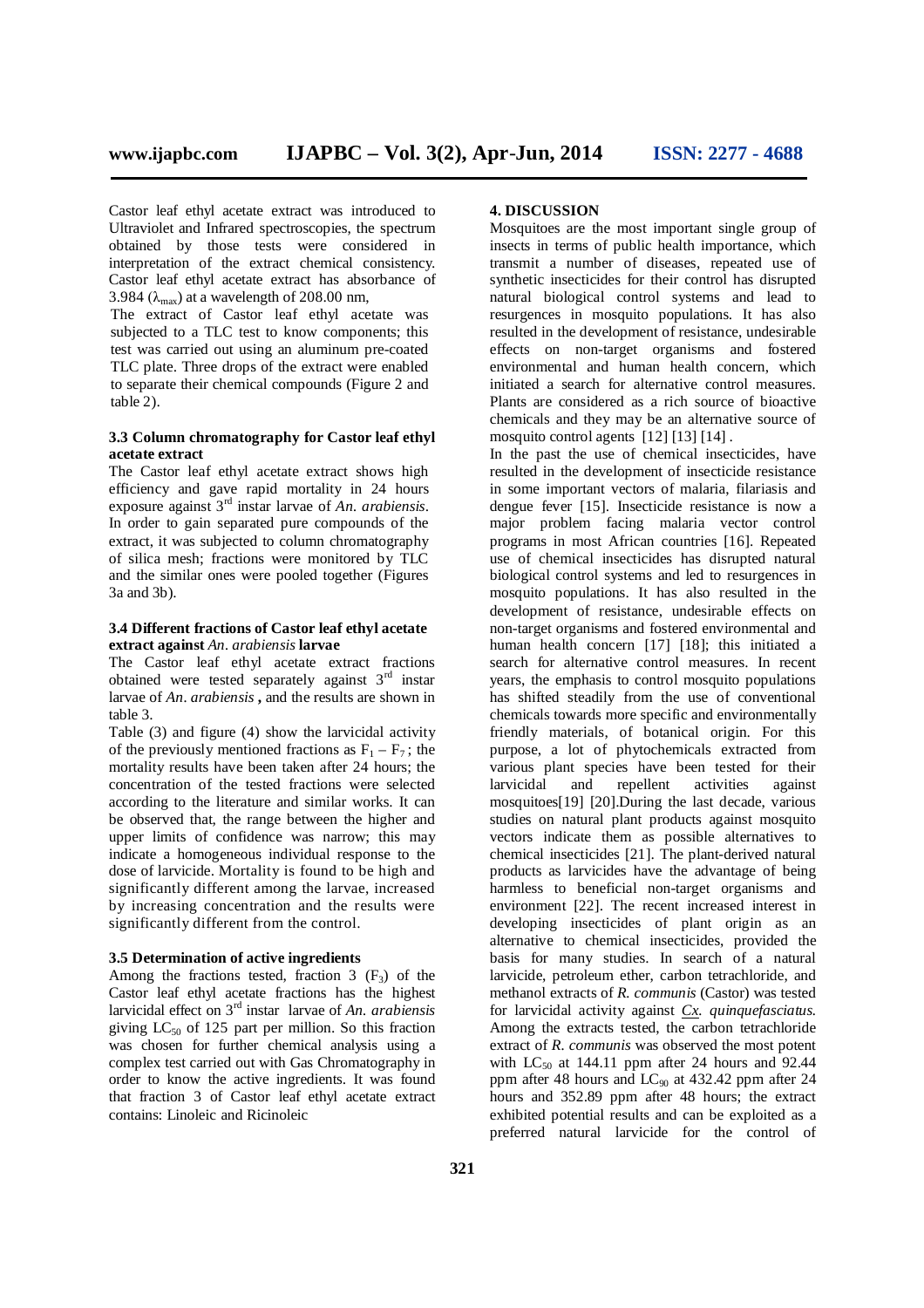mosquitoes [23] . This research aims to introduce a method for controlling *Anopheles arabiensis* Patton in their larval stages, using different chemical extracts of *R. communis;* which will hopefully eventually results in reduction of the disease.

The plant-derived natural products as larvicides have the advantage of being harmless to beneficial nontarget organisms and environment when compared to synthetic ones [24]. In recent years, the emphasis to control the mosquito populations has shifted steadily from the use of conventional chemicals towards more specific and environmentally friendly materials. [25], reported approximately 2,500 plants in 247 families with some sort of toxic property against insects. For this purpose, a lot of phytochemicals extracted from various plant species have been tested for their larvicidal and repellent actions against mosquitoes [19] [20]. Plants are considered as a rich source of bioactive chemicals and may be an alternative source of mosquito control agents. Natural products of plant origin with insecticidal properties have been tried in the recent past for control of variety of insect pests and vectors. Although several plants have been reported for mosquitocidal activity, only a few botanicals have moved from the laboratory to field use most of the works are restricted to preliminary screening and determination of active principals is poorly characterized. However, there are a number of botanical insecticides being marketed which are extracted from Neem, Grapefruit seeds and Garlic, among other plants [26].

The plant origin extracts tested in this research can be arranged in a descending order of potency according to their 24 hours  $LC_{50}$  calculated in part per million/liter as follows: Castor leaf ethyl acetate extract , Castor seed ethanol extract , Castor leaf ethanol extract , Castor leaf hexane extract, Castor seed hexane extract, Castor seed ethyl acetate extract . Larvicidal effect of Castor leaf extract using hexane was tested against  $3<sup>rd</sup>$  instar larvae of *An. arabiensis* ; there was highly significant difference between the graded concentrations within the exposure time. The  $LC_{50}$  was slightly decreased by time. The Probit mortality of the  $LC_{50}$  for the three exposure periods were found to be about 50%, which support the accuracy of the obtained values of the  $LC_{50}$ . The 72 hours period gave the highest mortality. The larvicidal effects of Castor seed hexane extract against 3rd instar larvae of *An. arabiensis;* behaved in the same manner as leaf extract.

The ethyl acetate extract of Castor leaves, is the strongest of them all, the second is the ethanol extract, and the least is the hexane extract. While, regarding the Castor seeds extracts ethanol extract is the strongest of them, followed by hexane extract, and the least is the ethyl acetate extract. In general, the leaf extracts are stronger compared to the seed extracts; however, the lower the concentration of an extract, the best is the insecticide, because less quantities are needed and may be less time. Castor leaf ethyl acetate extract caused high mortality of larvae (LC<sub>50</sub>0.390 g/L) for the first day; and  $100\%$ mortality at a concentration 1.0 mg/L for the second day, and 100% mortality at a concentration 0.8 mg/L for the third day the  $(LC_{50}$  was 0.284 g/L) after the second day and (0.228 g/L) after 3 days. However, there is high significant difference between the graded concentrations within the exposure time  $(p<0.001)$ . In general, the leaves extracts are stronger than the seeds extracts in larvicidial effect and this might be due to the high protein content of seeds [27]. Castor seeds have high protein content [28]. In other study the *R. communis* crude extract prepared from plants found in the southern African floral region was investigated for its larvicidal effect and found to be active on larvae of *An. arabiensis* [29]. Mucilage which is a complex carbohydrate with a great capacity to absorb water; this complex is found in great amounts considering the weight of Castor seeds ; it is well known that, the complex carbohydrate can easily reduce the effect of various functional groups of chemicals. Per 100 grams, the Castor leaves are reported to contain 57.4 g total carbohydrate, 24.8g protein, 12.4 g ash, 10.3 g fiber, 5.4 g fat,  $0.5$  g P and  $0.003$  g Ca. The seed contains 45.0–50.6% oil, 23.1–27.2% CF, 12.0–16.0% protein, 5.1–5.6% moisture, 3.1–7.0 % NFE and 2.0– 2.2% ash. Seeds are high in phosphorus, about 90% in the phytic form. [30]

Running after controlling mosquitoes, many efforts have been paid to obtain active ingredients from Castor plant (*Ricinus communis)* from which the compound juvocineme II is extracted and which later on served as the model for synthesis of Piriproxifen and Fenoxicarb. Besides, there are the synthetic copies of natural active ingredients like Neonicotinoids where Imidacloprid stands out [26]. Generally, the toxicity of Castor on  $3<sup>rd</sup>$  instar larvae of *An. arabiensis* has been observed to determine the  $LC_{50}$  of both leaves and seeds of Castor extracts using hexane, ethyl acetate and ethanol in ppm/L. From the foregoing results, it is justifiable to take Castor leaf ethyl acetate extract to further analysis. Castor leaf ethyl acetate was introduced to Infrared  $(IR)$  spectroscopy; IR spectra were taken as  $KB_r$ pellets and a solution in Chloroform on Jasco A-302 IR spectrophotometer; the spectra obtained by this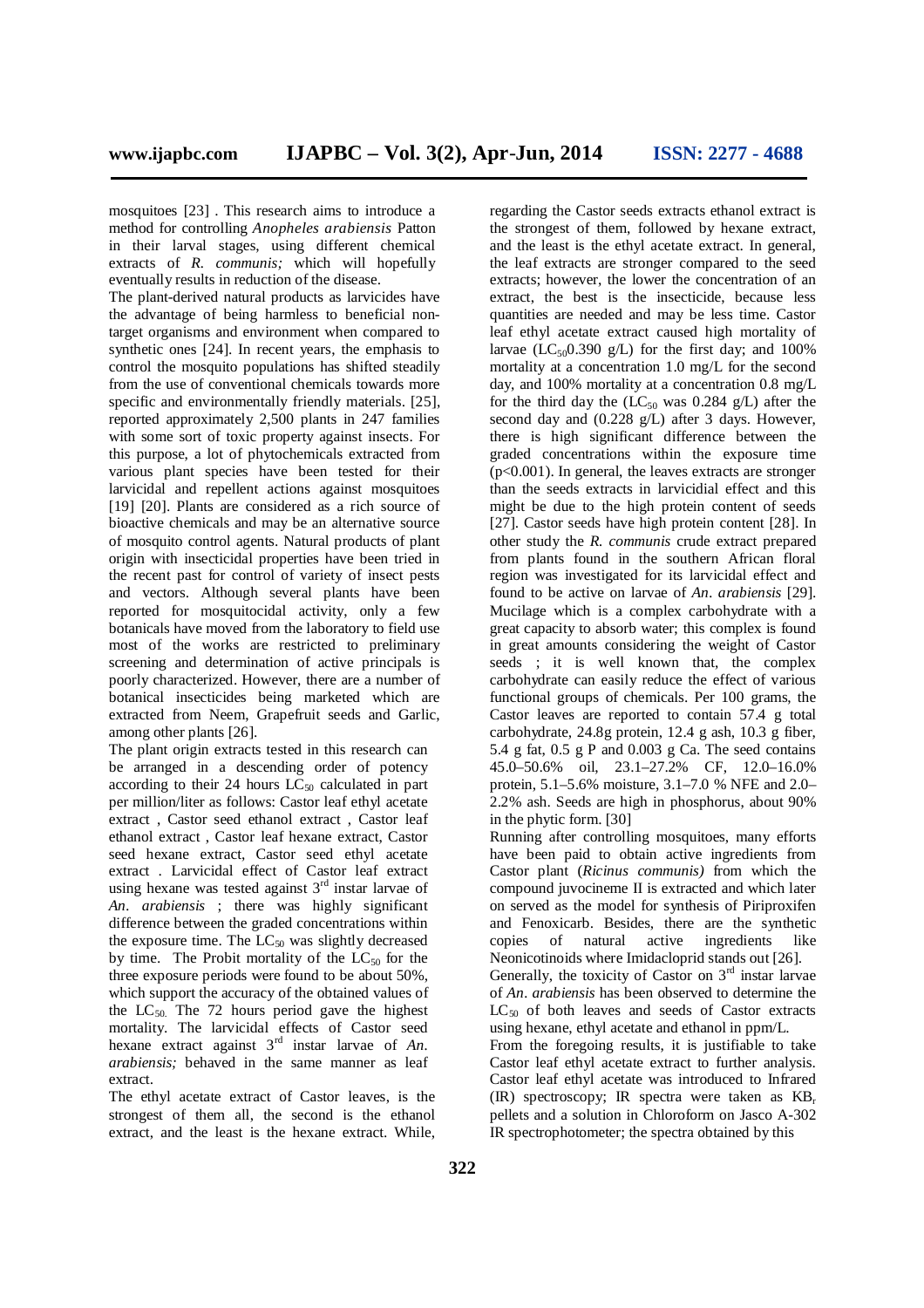test were considered in interpretation of the extract chemical consistency. Castor leaf ethyl acetate extract has absorbance of 3.780  $(\lambda_{\text{max}})$  at wavelength of 281.00 nm. Also Castor leaf ethyl acetate was introduced to Ultra Violet (UV) spectroscopy performed on UV Shimadzu UV-210PC. The spectrum obtained by this test was considered in interpretation of the extract chemical consistency. The spectra and the peaks height values obtained from IR and UV were compared to the stated data of the similar works and were found comparable.

Seven fractions were obtained, one of them showed the highest effect against 3rd instar larvae of *An. arabiensis.* This fraction found to contain: Linalool, Eugenol in addition to small quantities of Cinoele estragol, Limonine and Methyl chavicol.

Several works revealed isolated compounds from plants and studied their larvicidal effect such as: [31][32][33]. [34], studied larvicidal activity of the *terpenoid naphthylisoquino* in *An. stephensi*; [35], studied mosquitocidal compounds and a triglyceride,1,3-dilinoleneoyl-2-palmitin,from

*Ocimum sanctum*; [36], studied larvicidal activity of isobutylamides identified in *Piper nigrum* fruits against three mosquito species; [37], studied larvicidal and chemosterilant activity of the acetone

fraction of petroleum ether extract from *Argemone*  [38], studied the effects of *Pelargonium citrosa* leaf extracts on malarial vector *An. stephensi*; [39], studied synthesis and absolute cordiaquinone, meroterpenoid larvicide isolated from *Cordia curassavica* and [40], has studied mosquitocidal activities of leaf oil and Its constituents from *Calocedrus macrolepis* .

Resistance to synthetic Insecticides and polluting the environment are challenges facing vector control; therefore botanical insecticides may serve as efficient, low cost powerful larvaicides and a suitable alternative biocontrol techniques in the future.

## **ACKNOWLEDGEMENTS**

I indebted and grateful to Dr. Eltayeb Elkhider and to Mr. Ashraf Bakkar, Senior technician of Botany department, Faculty of Science, University of Khartoum. Staff of central laboratory of Khartoum University is appreciated, for providing the laboratory facilities for the chemical analysis. Thanks to the Open University of Sudan for giving financial support.

|           |                          | $LC_{50}$ part per million <sup>-1</sup> Litre |        |               |  |
|-----------|--------------------------|------------------------------------------------|--------|---------------|--|
| Part used | <b>Extraction medium</b> | 24 Hrs                                         | 48 Hrs | <b>72 Hrs</b> |  |
| Leaf      | Hexane                   | 0760                                           | 0516   | 0394          |  |
|           | Ethyl acetate            | 0439                                           | 0307   | 0237          |  |
|           | Ethanol                  | 1108                                           | 0981   | 0747          |  |
| Seed      | Hexane                   | 0851                                           | 0486   | 0348          |  |
|           | Ethyl acetate            | 1216                                           | 0876   | 0680          |  |
|           | Ethanol                  | 0763                                           | 0573   | 0404          |  |

**Table (1): LC<sup>50</sup> of the Castor different extracts on the 3rd instar larvae of** *An. arabiensis* **after 24, 48 and 72 hours of exposure**

|  |  |  | Table (2): Chromatographic separations of Castor leaf ethyl acetate extract (Based on Figure 2). |  |  |
|--|--|--|--------------------------------------------------------------------------------------------------|--|--|
|--|--|--|--------------------------------------------------------------------------------------------------|--|--|

|   | Band No. Colour in visible light | Colour under UV | Colour after spray with<br>(KOH alcohol) |
|---|----------------------------------|-----------------|------------------------------------------|
|   | Yellowish                        | Colourless      | Yellow                                   |
|   | Yellowish                        | Colourless      | Yellow                                   |
| 3 | Light Brown                      | Light blue      | Colourless                               |
|   | Light Green                      | Light Red       | <b>Brown</b>                             |
|   | Green                            | Red             | Light Green                              |
| 6 | Dark Green                       | Red             | Green                                    |
|   | <b>Brown</b>                     | Yellow          | <b>Brown</b>                             |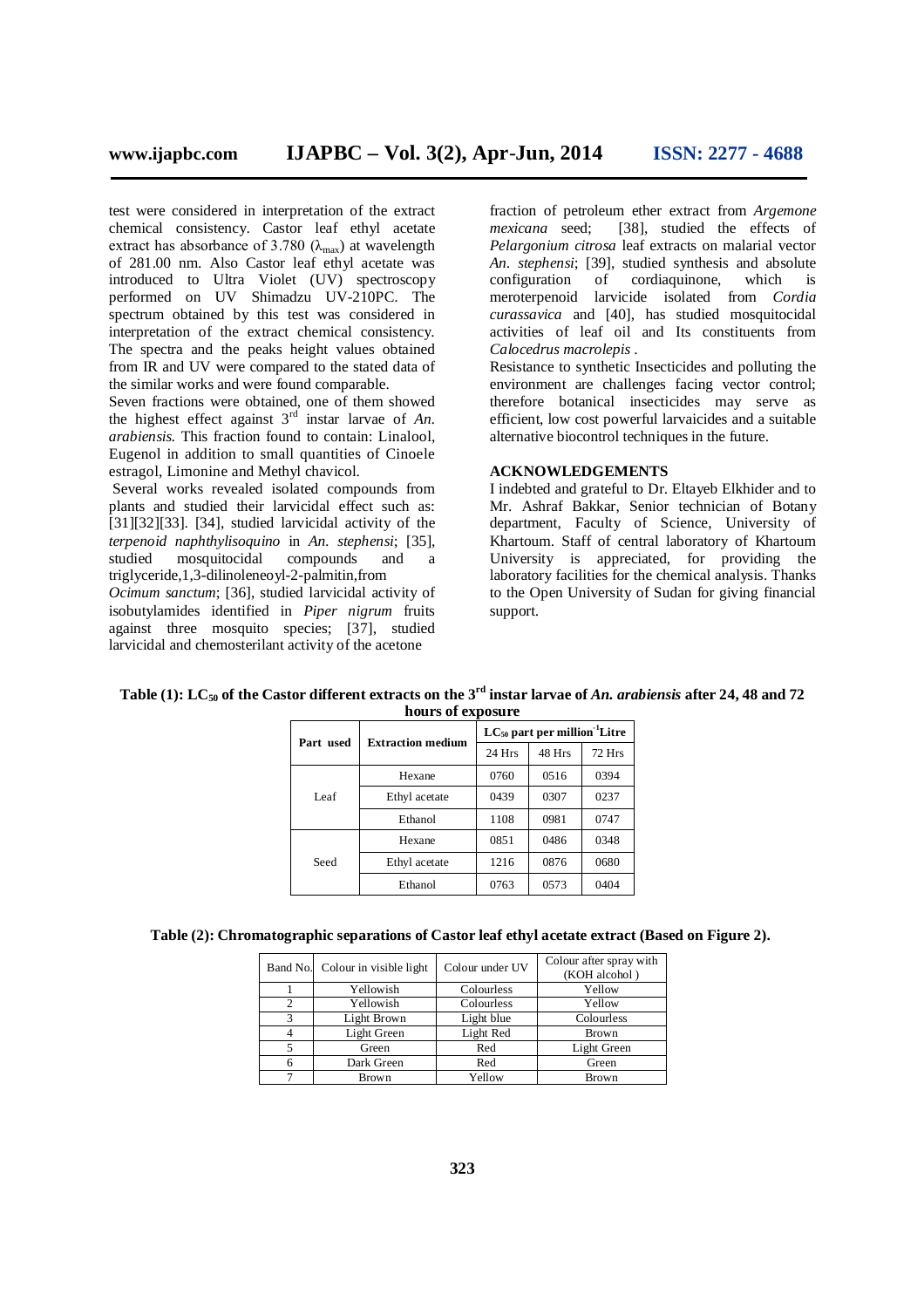## **Table (3): Mortality rate of different concentrations of Castor Leaf Ethyl acetate extract fractions against**

| fraction Number | fraction<br>concentration $(\mu g/\text{mL})$ | Mortality %             | $LC_{50}$ | 95% Confidence limits (µg/ml) |       | $LC_{90}$ | $\chi^2$ | $\boldsymbol{p}$ |
|-----------------|-----------------------------------------------|-------------------------|-----------|-------------------------------|-------|-----------|----------|------------------|
|                 |                                               |                         |           | Lower                         | Upper |           |          |                  |
|                 | Control                                       | $\bf{0}$                |           |                               |       |           |          |                  |
| $F_1$           | 100                                           | 34                      |           |                               |       |           |          |                  |
|                 | 200                                           | 41                      | 216       | 190                           | 285   | 353       | 2.960    | 0.085            |
|                 | 400                                           | 69                      |           |                               |       |           |          |                  |
|                 | Control                                       | $\bf{0}$                |           |                               |       |           |          |                  |
| $\rm{F}_2$      | 100                                           | 14                      | 612       |                               | 806   |           | 0.180    | 0.671            |
|                 | 200                                           | 25                      |           | 501                           |       | 1353      |          |                  |
|                 | 400                                           | 34                      |           |                               |       |           |          |                  |
|                 | Control                                       | $\bf{0}$                |           |                               |       |           |          |                  |
| F <sub>3</sub>  | 100                                           | 37                      |           |                               |       |           |          |                  |
|                 | 200                                           | 76                      | 125       | 107                           | 142   | 315       | 0.274    | 0.601            |
|                 | 400                                           | 94                      |           |                               |       |           |          |                  |
|                 | Control                                       | $\mathbf{1}$            |           |                               |       |           |          |                  |
| F <sub>4</sub>  | 100                                           | 23                      |           |                               |       |           |          |                  |
|                 | 200                                           | 38                      | 385       | 281                           | 498   | 532       | 0.164    | 0.686            |
|                 | 400                                           | 52                      |           |                               |       |           |          |                  |
|                 | Control                                       | $\overline{\mathbf{0}}$ |           |                               |       |           |          |                  |
| $\mathrm{F}_5$  | 100                                           | 10                      | 4130      | 1007                          | 7389  | 9088      | 0.237    | 0.627            |
|                 | 200                                           | 17                      |           |                               |       |           |          |                  |
|                 | 400                                           | 21                      |           |                               |       |           |          |                  |
|                 | Control                                       | $\bf{0}$                |           |                               |       |           |          |                  |
| $F_6$           | 100                                           | 31                      | 300       |                               | 524   | 624       | 0.003    | 0.955            |
|                 | 200                                           | 43                      |           | 217                           |       |           |          |                  |
|                 | 400                                           | 55                      |           |                               |       |           |          |                  |
|                 | Control                                       | $\pmb{0}$               |           |                               |       |           |          |                  |
| $\mathrm{F}_7$  | 100                                           | 20                      |           |                               |       |           | 0.003    |                  |
|                 | 200                                           | 24                      | 1712      | 1053                          | 2859  | 3474      |          | 0.958            |
|                 | 400                                           | 29                      |           |                               |       |           |          |                  |

*Anopheles arabiensis* **larvae**



**Figure (1): LC<sup>50</sup> of the Castor different extracts on the 3rd instar larvae of** *An. arabiensis* **after 24, 48 and 72 hours of exposure**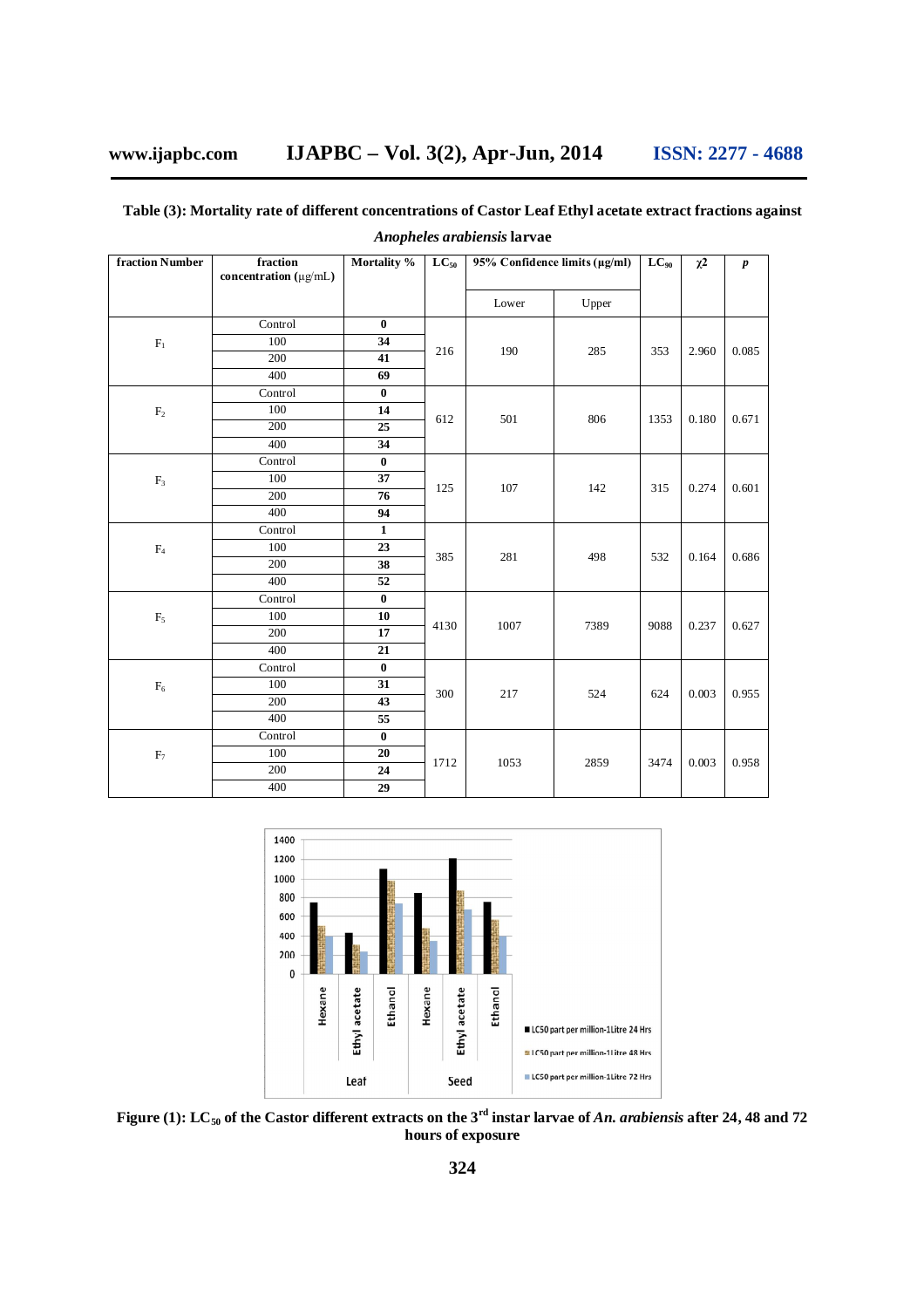

**Figure (2): the TLC plate showing separation of Castor leaf ethyl acetate extract under UV**



**Figure (3a): TLC plate showing separation of fractions of Castor leaf ethyl acetate extract under visible light.**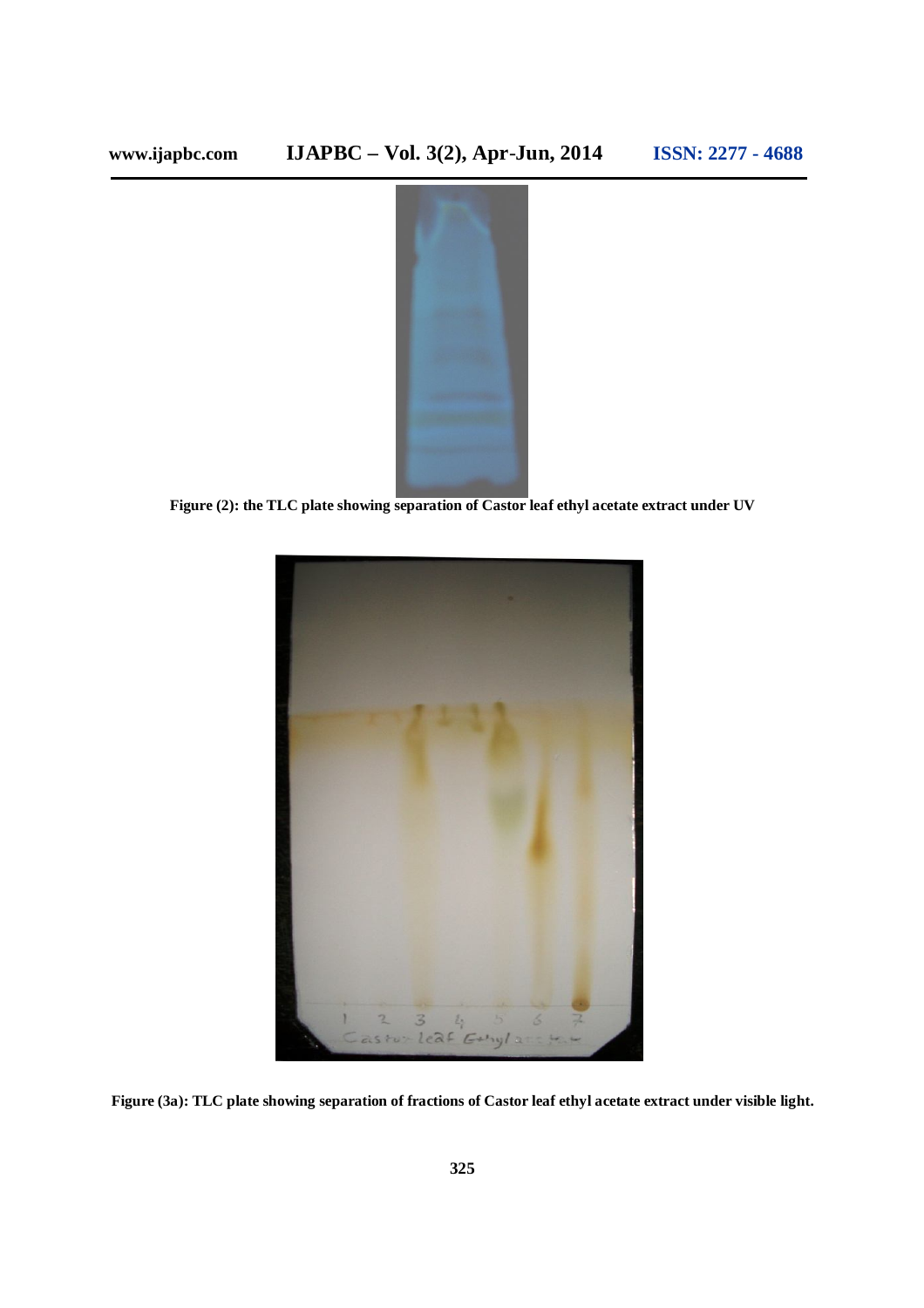

**Figure (3b): Fractions separated from Castor leaf ethyl acetate extract**



**Figure (4): Mortality rate of different Castor Leaf Ethyl acetate extract fractions against** *Anopheles arabiensis* **larvae**

## **REFERENCES**

- 1. Sakthivadivel, M & Daniel, T. Evaluation of certain insecticidal plants for the control of vector mosquitoes vis. Culex quinquefaciatus, Anopheles staphensi and Aedes aegypti. Applied Entomology and Zoology. 2008; 43: 57-63.
- 2. Dukeen, MYH and Omer SM. Ecology of the malaria vector Anopheles arabiensis Patton (Diptera: Culicidae) by the Nile in northern Sudan. Bull. Entomol. Res.1986; 76: 451-467.
- 3. Ageep Tellal, Jonathan Cox, M'oawia Hassan, Bart Knols, Mark Benedict, Colin Malcolm, Ahmed Babiker and Badria El-Sayed. Spatial and temporal distribution of the malaria mosquito Anopheles arabiensis in northern Sudan: influence of environmental factors and implications for vector control. Malaria Journal 2009; 8:123.
- 4. Najera, JA. and Zaim M. (2003). Malaria Vector Control. WHO/CDS/ WHOPES/2002.5 Rev.1.
- 5. Mullai K, Jebanesan A. and Pushpanathan T.Effect of bioactive fractions of Citrullus vulgaris Schrad. Leaf extract against Anopheles stephani and Aedes aeypti. Journal of Parasitology research.2008; 102:951-955
- 6. Cetin H. Cinbilgel I. Yanikoglu A. and Gokceoglu M. Larvicidal Activity of some Labiatae (Lamiaceae) Plant Extracts from Turkey. J. Phytother. Res.2006; 20: 1088–1090.
- 7. Isman MB. Pesticides based on plant essential oils. Pesticide Outlook 1999; p. 68–72.
- 8. Babu R and Murugan K. Interactive effect of neem seed kernal and neem gum extract on the control of Culex quinquefasciatus Say. Neem Newsletter 1998; 15(2): 9–11.
- 9. Venketachalam MR and Jebasan A. Larvicidal activity of Hydrocotyl javanica Thunb (Apiaceae)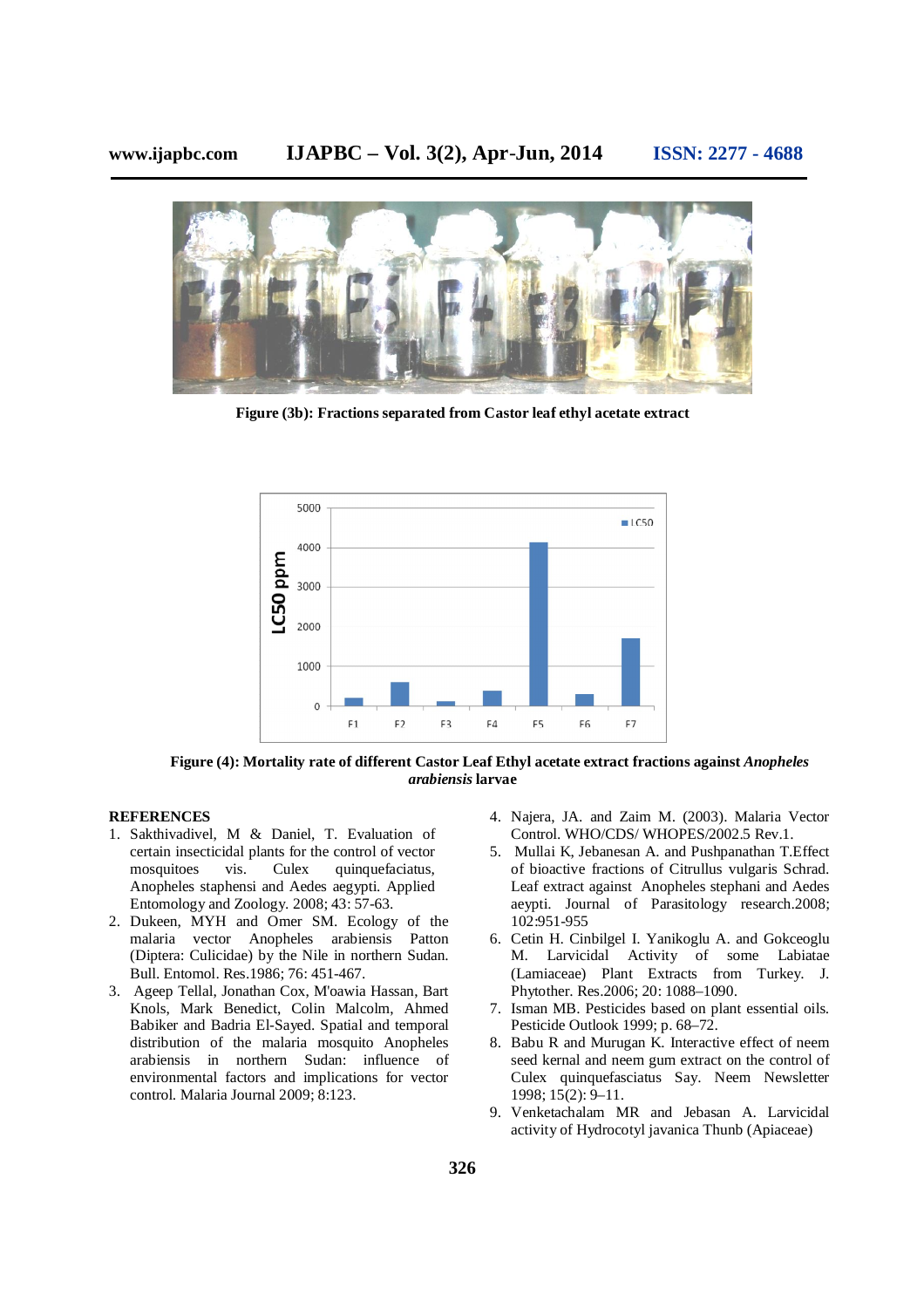extract against Cx. quinquefasciatus. J Exptl Zool India 2001; 4(1): 99–101.

- 10.Venketachalam MR and Jebasan A. Repellent activity of Ferronia elephantum Corr. (Rutaceae) leaf extract against Aedes aegypti. Biores Technol 2001; 76(3): 287–8.
- 11. Kehail MAA. Susceptility of Anopheles arabiensis Patton and Culex quinquefasclatus Say. (Diptera, Culicidae) larvae to selected insecticide and some natural products in Wad Medani. M. Sc. Thesis, University of Khartoum, Sudan, 1996.
- 12. Deshmukh PB, Chavan SR, Renapurkar DM. A study of insecticidal activity of twenty indigenous plants. Pesticides 1982; (Dec); p. 7–10.
- 13. Mittal PK, Subbarao SK. Prospects of using herbal products in the control of mosquito vectors. ICMR Bull 2003; 33(1): 1–0.
- 14. Das, N.G. Goswami, D. and Rabha, B. Preliminary evaluation of mosquito larvicidal efficacy of plant extracts. J. Vect Borne Dis, 2007;44:145–148.
- 15.WHO .Vector resistance to pesticides. Fifteenth report of the WHO expert committee on vector biology and control. WHO Tech Rep Ser; Vol.818/62: 1992.
- 16.Abdalla H, Matabo TS, Hunt RH, Insecticide susceptibility and vector status of natural population of from Sudan, Journal of Tropical Medicine and hygiene 2008 ; 1: 26-9.
- 17. Brown AWA. Insecticide resistance in mosquitoes: pragmatic review. J Am Mosq Control Assoc 1986; 2: 123–40.
- 18.Hayes JB Jr, Laws ER Jr. Handbook of pesticide toxicology, v.1. San Diego, CA: Academic Press: 1991, pp. 90-91.
- 19.Ciccia G, Coussio J, Mongelli E. Insecticidal activity against Aedes aegypti larvae of some medicinal South American plants. J Ethnopharmacol 2000; 72: 185-89.
- 20.Ansari MA, Razdan RK., Relative efficacy of insecticide treated mosquito nets (Diptera: Culicidae) under field conditions. J Med Entomol. 2000; 37: 201- 4.
- 21.Sukumar Kumuda, Perich MJ and Boobar LR. Botanical derivatives in mosquito control: a review. J Am Mosq Contr Assoc 1991; 7: 210–37.
- 22.Wattal BL, Joshi GC. and Das M. Role of agricultural insecticides in precipitation vector resistance. Journal of Communicable Disease1981; 13: 71-3
- 23. Batabyal Lata, Preeti Sharma, Lalit Mohan, Prejwltta Maurya and C. N. Srivastava. Relative toxicity of neem fruit, bitter gourd, and castor seed extracts against the larvae of filaria vector, Culex

quinquefasciatus (Say). Parasitology Research Journal, Publisher Springer Berlin/Heidelberg, 2009:1205-1210

- 24.Pitasawat B, Champakaew W, Choochotg U, Kanjanapothi D, Rattanchanpichi E, Tippawangkosol P, Riyong D, Tuetun B and Chaiyasit D. Aromatic Plant-derived essential oil: An alternative larvicide for mosquito control. Fitoterapia . 2007; 78:205-10.
- 25.Heal R, E. Rogers, R. T. Wallace and O. Starnes., A survey of plants for insecticidal activity. Lloydia 1950; 13(2): 89-162.
- 26.Wink M. Production and application of pytochemicals from an agricultural perspective. In: Van Beek TA, Breteler H, editors. Phytochemistry and agriculture. Oxford, UK; Clerendon Press: 1993, pp. 171–213.
- 27.Arnima Bist, Terlika Pandit, Ashok K, Bhatnagar, Anand B. Singh. Variability in protein content of pollen of Castor bean (Ricinus communis) before and after exposure to the air pollutants  $SO<sub>2</sub>$  and NO<sup>2</sup> . Grana, 2004; 43(2): 94 - 100
- 28.Razavi SMA, Mortazavi SA, Matia-Merino L, Hosseini-Parvar S, Optimisation study of gum extraction from Castor seeds (Ricinus communis L.) International Journal of Food Science & Technology, 2009; 44(9): 1755-62.
- 29.Maharaj R, Gayaram R, Crouch N, Maharaj V, Pillay P, Bhagwandin N And Folb Pi,(2006). Bioevaluation of South African Plants for Insecticidal Properties. Our future through science Journal. South Africa
- 30.Fekri N, Khayami M, Herdari R. & Jamee R. Chemical Analysis of Flaxseed, Sweer Castor, Dragon Head & Quince Seed Mucilages. Research J. 0f Biologicl Sciences 2008; 3(2): 166-70,
- 31.Premaratne Bandara,KAN, V.Kumar, U.Jacobsson, and L.P.Molleyres. Insecticidal piperidine alkaloid from Microcos paniculata stem bark. Phytochemistry. 2000; 1:29-32.
- 32.Siddiqui BS, Afshan F, Ghiasuddin, Faizi S, Naqvi SNH, and Tariq RM. Two insecticidal tetranortriterpenoids from Azadirachta indica. Phytochemistry. 2000; 1(53): 371-76.
- 33.Mohsen ZH, Al-Chalabi BM, and Kassir JT, Factors influencing the larvicidal activity of limonene against Culex quinquefasclatus Say. Journal of Applied Entomology. 1989; 108: 107-10.
- 34.Francois G, Looveren MV, Timperman G, Chimanuka B, Assi LA, Holenz J, and Bringmann G. Larvicidal activity of the naphthylisoquinoline in Anopheles stephensi. Journal of Ethnopharmacology. 1996; 54: 125-30.